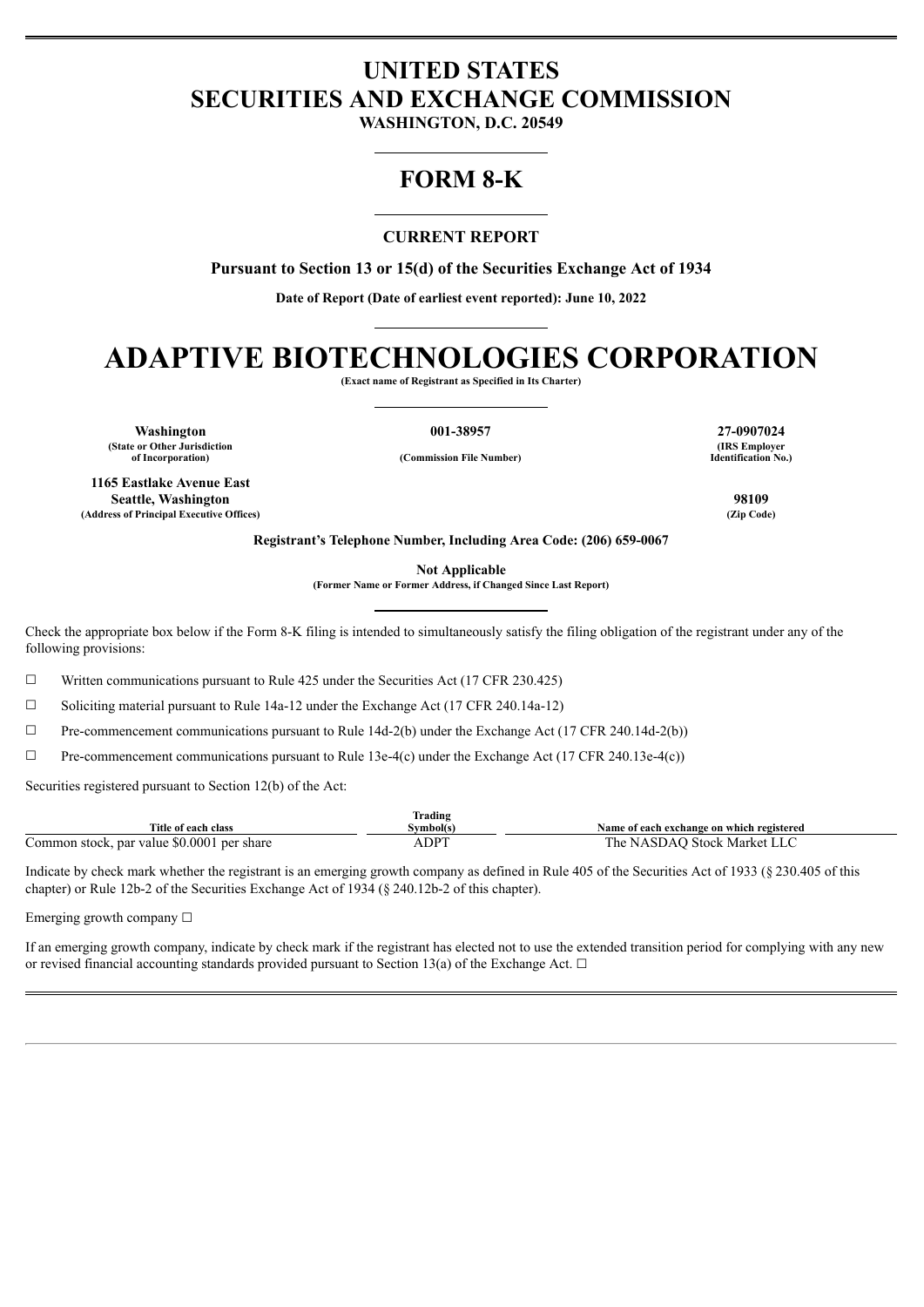#### **Item 5.07 Submission of Matters to a Vote of Security Holders**

J.

On June 10, 2022, Adaptive Biotechnologies Corporation (the "*Company*") held its annual meeting of shareholders (the "*Annual Meeting*"). At the Annual Meeting, the Company's shareholders voted on four proposals, as described below. Each of the proposals was described in detail in the Company's definitive proxy statement on Schedule 14A filed with the U.S. Securities and Exchange Commission on April 22, 2022 (the "*Proxy Statement*"). The vote totals noted below are final voting results from the Annual Meeting.

1. The Company's shareholders elected the following three Class III director nominees, each to hold office until the 2025 annual meeting of shareholders or until his successor is elected and qualified, by the vote set forth below:

|                     |                  | <b>Votes</b> | <b>Broker</b>    |
|---------------------|------------------|--------------|------------------|
| Nominee             | <b>Votes For</b> | Withheld     | <b>Non-Votes</b> |
| Chad Robins         | 97, 265, 359     | 20,233,528   | 12,430,716       |
| Kevin Conroy        | 59,557,942       | 57,940,944   | 12,430,716       |
| Michael Pellini, MD | 95,647,037       | 21,851,849   | 12,430,716       |

2. The Company's shareholders approved, on a non-binding advisory basis, the 2021 compensation of its named executive officers as described in the Proxy Statement based on the following results:

|                  |                      |                    | Broker           |
|------------------|----------------------|--------------------|------------------|
| <b>Votes For</b> | <b>Votes Against</b> | <b>Abstentions</b> | <b>Non-Votes</b> |
| 72,717,583       | 44.482.886           | 298.416            | 12.430.716       |

3. The Company's shareholders ratified the appointment of Ernst & Young LLP as the Company's independent registered public accounting firm for the fiscal year ending December 31, 2022 by the vote set forth below:

| <b>Votes For</b> | <b>Votes Against</b> | <b>Abstentions</b> |  |
|------------------|----------------------|--------------------|--|
| 129,803,141      | 55.454               | 71.008             |  |